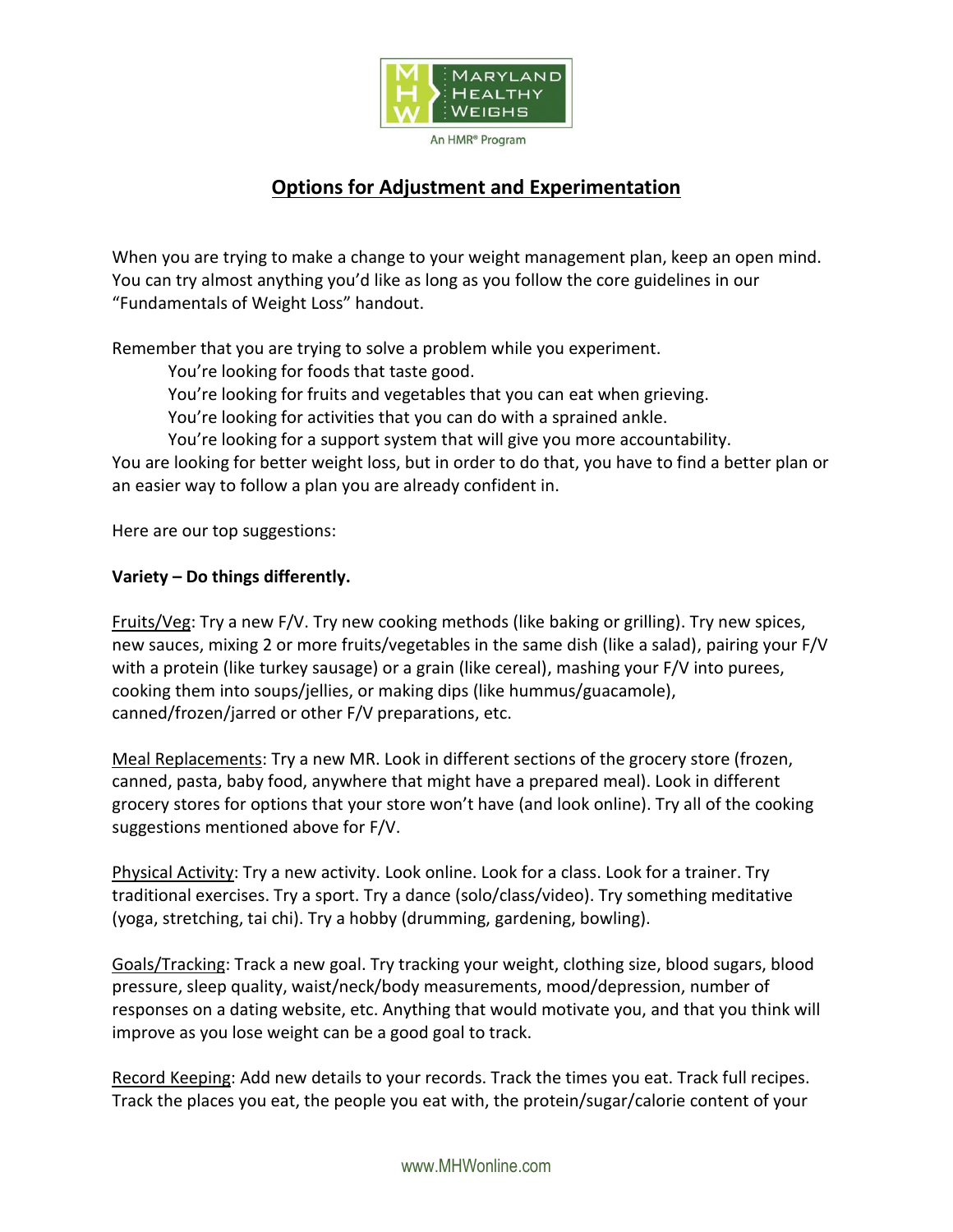

An HMR<sup>®</sup> Program

food, your mood throughout the day, etc. Anything that has an impact your hunger, cravings, or eating patterns could be useful to track.

Support: Get support from a new source. Talk to a different friend/family member, get a gym/diet partner, find a trainer, talk to a doctor/nutritionist, get a coach, see a therapist, look for a new online forum/social media/video channel, etc. Anywhere you can find someone else to give emotional support, accountability, recipes, or ideas is a good place to look.

## **Higher Numbers – Do more.**

Fruits/Veg: Eat more F/V. If you are having 5 per day, aim to start eating 6 or 7. Start by looking at the other suggestions on this handout to find ways to make you WANT to eat more. Make them tastier, more portable, easier, faster, etc. Then, look for ways to use your F/V to replace other foods (i.e. try eating fruit at night when you would usually want cake, or veg. when you would normally have pasta). Finally, look for ways to use F/V to portion control other foods (i.e. eat a smaller portion of meatloaf by eating mashed potatoes with it).

Meal Replacements: Eat more MR. If you haven't been using shakes, start. If you've been cooking your own meals, try using some prepared entrees. Follow the steps we outline above for the F/V.

Physical Activity: Do more MINUTES of PA; just put in more time. Start by looking at the suggestions on this handout to make you WANT to do more activity. Make it more fun, make it easier, or set a routine so it happens automatically. Take your normal activity and do it a little longer (12 minute walk instead of 10). Or, take your normal activity and do it more often (take TWO walks per day). Add another activity to your routine, on top of your normal activity. Anything you can do to end up with a higher total number of minutes at the end of the day.

Goals/Tracking: Check on your progress more often. Weigh twice per week, for example. Or add another type of goal in addition to your original goal. Weigh once per week, AND buy a new pair of pants once per month to see if your clothes are getting smaller. The intent here is to check your progress more often to keep your motivation up, or to see if you can catch your mistakes sooner.

Record Keeping: Update your records more often. Fill out your records as soon as you eat so you don't miss any details. In addition, keep record of as much detail as possible. In the previous section we suggested different things you could track. Try tracking 2 or more of those additional details.

Support: Get multiple sources of support. Try getting one-on-one coaching AND going to a support group, PLUS working with your friend to find new recipes. Look at the above section for suggestions.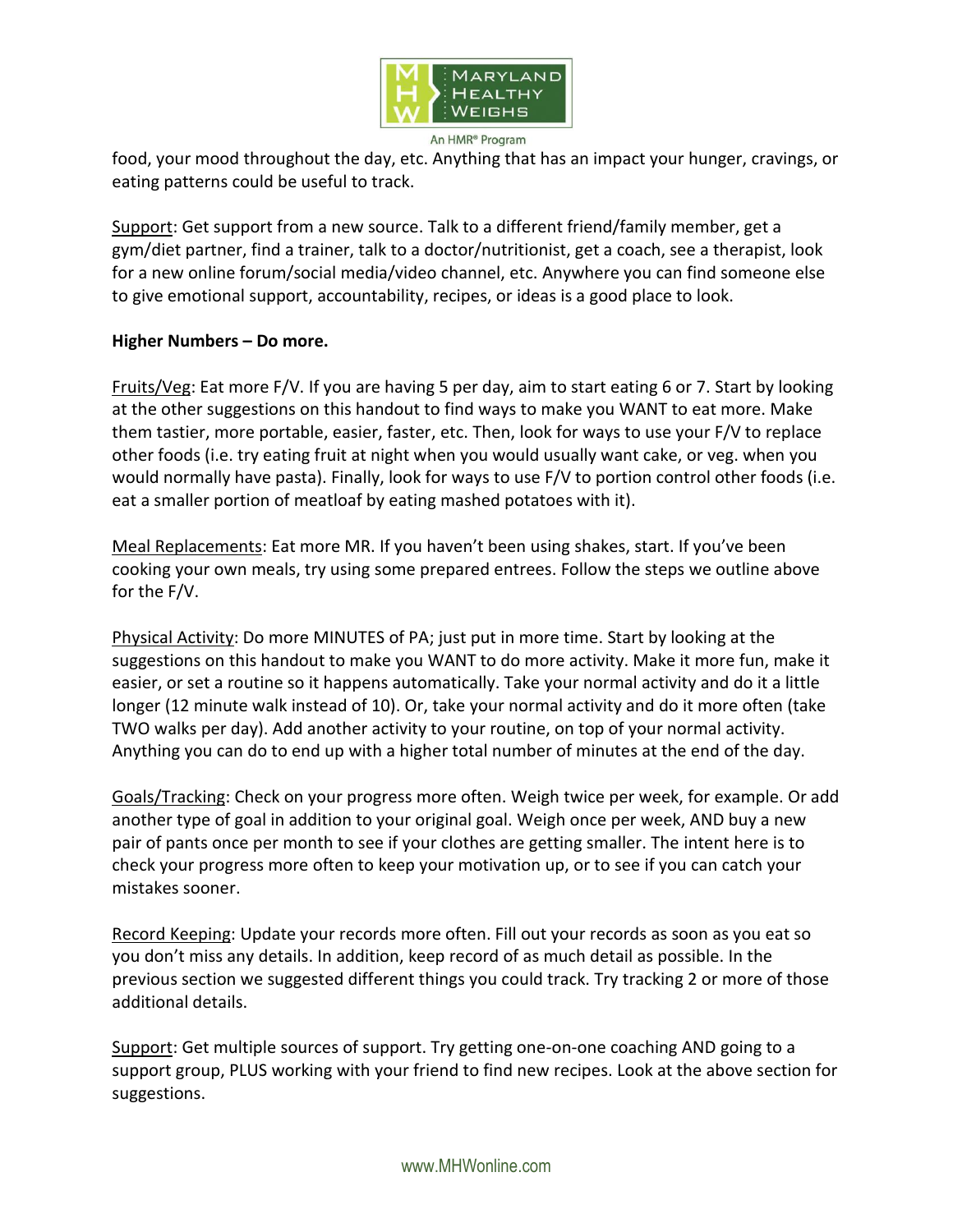

#### **Volume – Get the most out of the things you do. (Minimize your work)**

Fruits/Veg: Choose F/V that are lower in calories or allow you to eat more. Eat more vegetables than fruits. Look for sweet veg, and veg. at times where you would normally eat fruit (snacks/desserts/breakfast dishes). Emphasize high water content. A couple of specifics are melon, celery, cucumber, and salad. Often, a helpful tip is to focus on the preparation. Find a good dip/dressing/broth.

Meal Replacements: Choose MR that are lower in calories and allow you to eat more. Start by looking at meals that are simply lower. Then, think specifically about shakes/smoothies, especially if you can use them to replace a meal (often easiest at breakfast). Just like with F/V, the preparation will make a big difference – a lower calorie entrée may not taste as good to you. If so, you'll need to find some good sauces/spices/F/V to make it a good replacement.

Physical Activity: Do activities that burn more calories. These are activities that are more intense, require more energy, and cause your breathing to increase. Walk faster. Ride your bike uphill, or through the sand. Increase your resistance, or move faster. This will usually require you to start with smaller time intervals. Breaking activity up throughout the day, or taking breaks during your activity is totally fine. Jog for 2 minutes, rest, and repeat OR jog for 5 minutes in the morning and 5 more at night.

Goals/Tracking: Pick a goal that is the most impactful for you. What will give you the most motivation or accountability if you don't have time to track EVERYTHING. In our experience, the best goal to track is your weight, weekly. If you don't do anything else, at least do that. We also tend to find medical goals, or goals that effect other people to be very motivating.

Record Keeping: Keep records in a way that is most impactful for you. What will give you the most motivation or accountability if you don't have time to track EVERYTHING. In our experience, the best records to keep are your total numbers for the goals you've set. If you don't do anything else, at least do that. For example, if you have a goal to eat 5 vegetables per day, you may go through a period where it's difficult to keep records (like a busy time at work). At a minimum, keep a tally of the number of veg you eat. You may not have the calorie count, recipes, or specifics recorded, but you also don't want to give up keeping records, altogether.

Support: Get your support/accountability in the most impactful way. If you don't have time or motivation to attend a group, or watch videos, or consult a forum, the best forms of support are usually personalized/ 1-on-1. Having 30 minutes with a coach can be more directly useful than 2 hours spent looking up questions on your own online. Talking to a friend/doctor who knows you directly will give you more personalized advice than you would get by talking with a stranger.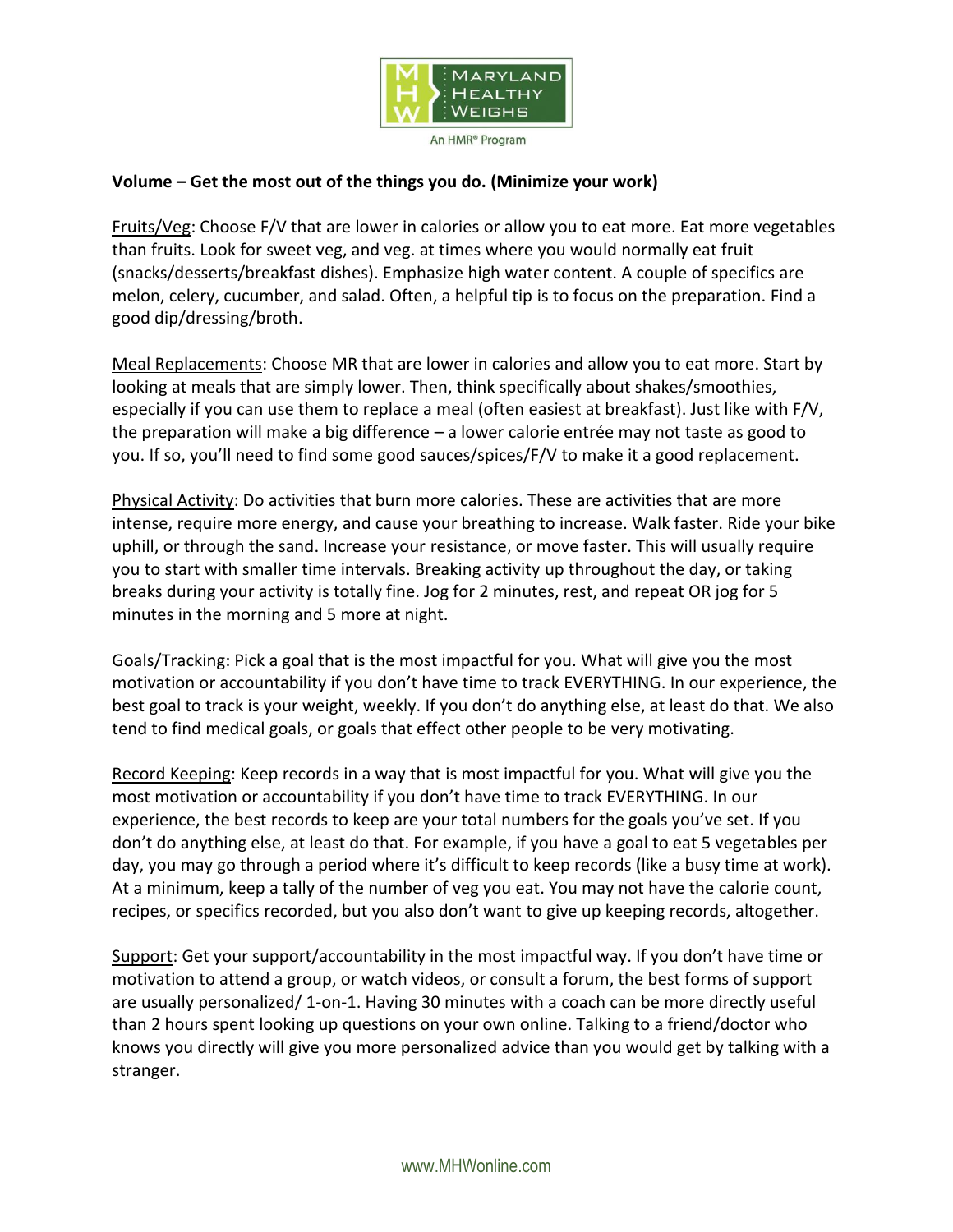

#### **Strategic Timing – Do things at different times.**

Fruits/Veg: Try eating at different times. Does it affect your hunger or temptations? Try eating your normal meals a little earlier/later or try adding an extra meal/snack that you normally wouldn't have. Try moving your breakfast forward by an hour. Try having a snack before you go to the movies. Try having an extra vegetable for lunch. Does it affect your snacking later on? Does it help you control your portion size? Try having a piece of fruit with your late-night snack.

Meal Replacements: Try the same strategies as above, but also specifically think about how your meal replacements pair with other foods. Should I have my shake, and then a banana an hour later, or should I put my banana into my shake directly? If I'm having trouble with portion size on chicken, should I try making an entrée to go along with it? If I drink a shake in the car on the way to the beach, will it help me avoid the temptations that are there?

Physical Activity: Try doing activity at different times and in different intervals. Try doing an hour all at once. Try doing 30 minutes in the morning and 30 minutes at night. Try doing 20 minutes at home, 10 minutes when you get to work, 10 minutes on your lunch break, and 20 minutes in the evening. Doing activity at different times gives different benefits (i.e. at night might help you sleep better, in the morning might help you get it out of the way when the rest of the day is busy). Splitting activity up makes it easier to manage, and more flexible (i.e. if I wake up late, I can't move an hour session to another time during the day, but I can move a 10 minute session to another point).

Goals/Tracking: Keep your records at different times. Try weighing in on Fridays instead of Mondays. Does it motivate you to get through the weekend? Try weighing twice each week. Is there any added benefit? Checking your goals more often or at different times can affect motivation a lot!

Record Keeping: Keep your records at different times. Try writing things down all at once at the end of the day. Try writing things down as soon as you eat them. Try writing down a plan before you eat anything and adjusting your records as you go throughout the day. What gets the best results on the scale?

Support: Get your support on a different schedule. Do you wait until there is a problem to seek out help, or do you consult your support on a regular basis so you can catch problems before they arrive? Do you talk to your coach on Monday to get a good start to the week, on Friday before you go into a challenging weekend, or both? Do you look for new recipes at the end of the month when the website gets updated, or a few weeks before a holiday so you can start to plan?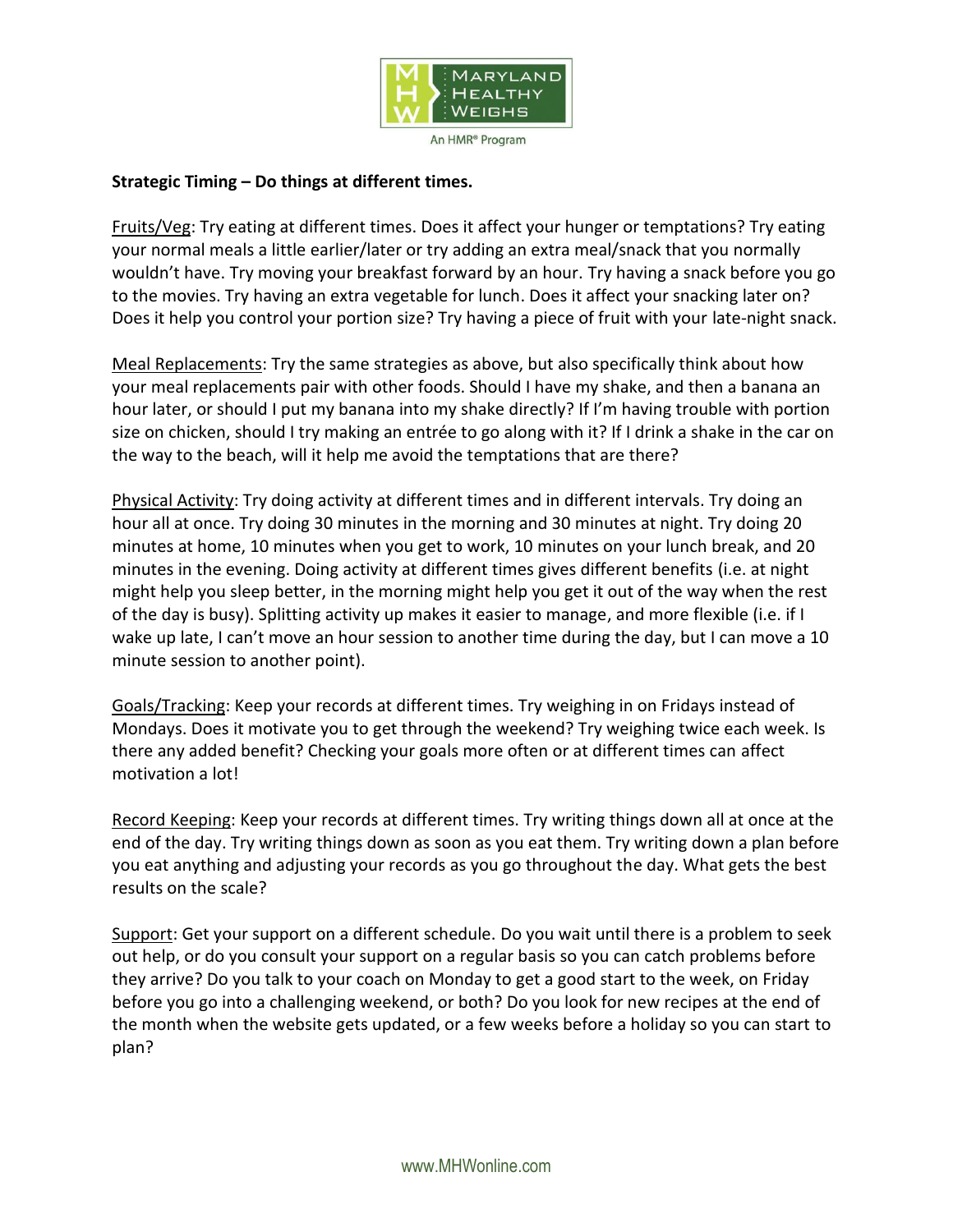

#### **Environmental Control – Set up your surroundings so it's easier to make the right choices.**

Fruits/Veg: Remove the foods that encourage you not to eat your veg/fruit, and change your environment to make it easier to make the right choices. Try getting the cookies out of your house. Try keeping a fruit bowl on the counter so you can easily grab a piece. Try washing, peeling and preparing your produce as soon as possible so you don't have to do it when you are hungry. Keep the sauces and salad dressings you like at work so you always have access to them. Find restaurants, fast food, and convenience stores where you can buy the veg/fruits you like. Take a vegetable tray/soup/side dish to the party so you know you have some options.

Meal Replacements: Use the same strategies as with fruits/veg above, but focus on the MR that support you. If you know you like cookies, keep a chocolate MR bar around in case you need it. If you know you like mac and cheese, find a good mac and cheese MR entrée. If you know you like ice cream, find the ingredients you need to keep around to make the shakes fulfill that craving. Keep the tools you need in EVERY environment. Do you have a blender at work to make shakes? Do you have canned vegetables at your parents' house in case you go over for dinner? Do you keep meals/snacks in your car in case you are running errands?

Physical Activity: Set your environment up so it's easy to do activity. Find activities that you can do indoors if the weather is bad. Find activities you can do without getting sweaty, so you can do them at work/in the middle of the day. Find activities you can do with NO equipment. Then, if you need equipment, make sure it's available (i.e. take a jump rope with you when you travel, keep a change of shoes at work to take a walk). Make sure you also have access to things that motivate you (i.e. music, videos, activities you can do with friends).

Goals/Tracking: Set your environment up so it's easy to track your goals (and remove excuses). Keep your scale in the kitchen where you'll see it. Keep your records on your phone so they are always with you. Get someone else to weigh you in for accountability. Do the same things if you are tracking some other goal (i.e. keep your blood sugar monitor available, make sure you have your measuring tape in an easy location).

Record Keeping: Just as in goals/tracking, make it easier. Keep your records in your phone. Keep them on loose leaf paper in your pocket. Keep them on a notepad in your kitchen so every time you eat something you can write it down right away. Keep the records on a dry erase board when you need to write them down quickly. Keep them in the cloud so you can access them from any computer. On top of this, share them with someone else for support and accountability so you don't "forget" to do them.